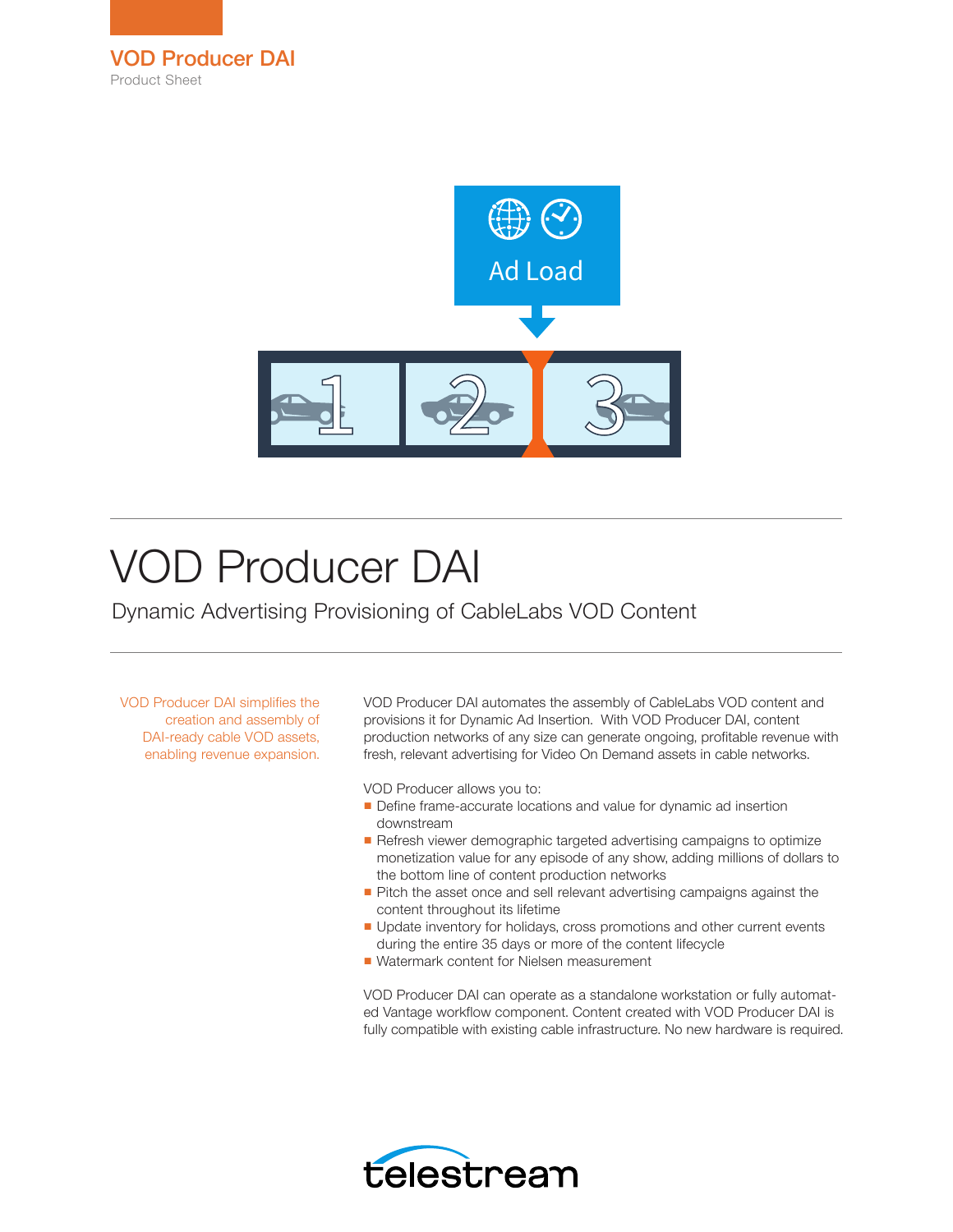## Simple 3-Step Process Process Product Sheet